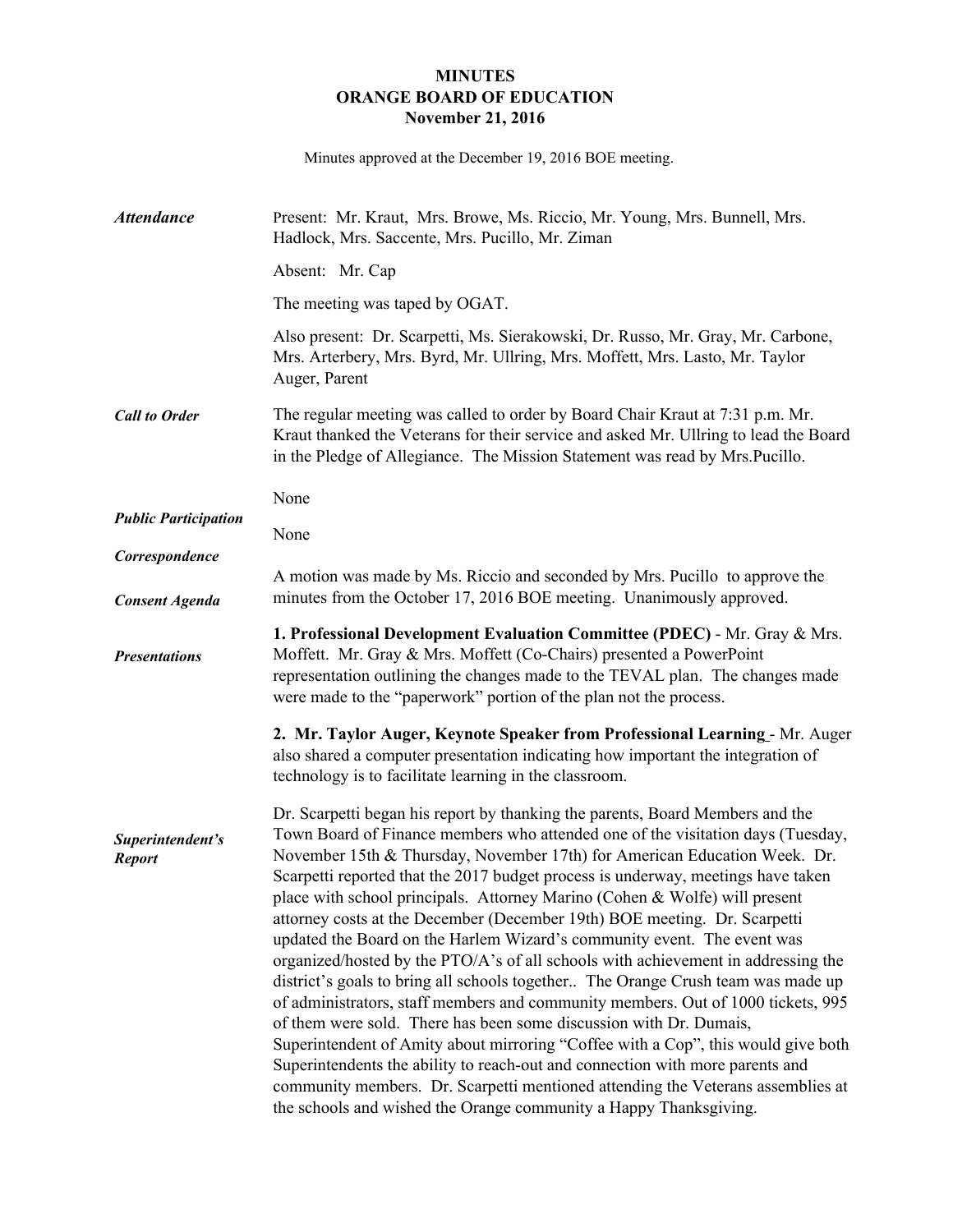| Superintendent's<br>Report (continued)         | Ms. Sierakowski reported that the Finance Sub-Committee met prior to tonight's<br>meeting. The committee reviewed major expenditures and confirmed that the<br>district continues to be aligned within the budget. Next year's budget process is<br>moving forward. BOE budget workshops dates will be set soon. The auditors were<br>in over the past few weeks, all indications are for a clean audit. The auditors will be<br>finishing up the audits for both the district and town over the next few weeks.<br>Professional Development was held on November 8th for the Cafeteria staff and the<br>School Security Monitors.                                                                                                                                                                                                                                                                                                                                                      |
|------------------------------------------------|-----------------------------------------------------------------------------------------------------------------------------------------------------------------------------------------------------------------------------------------------------------------------------------------------------------------------------------------------------------------------------------------------------------------------------------------------------------------------------------------------------------------------------------------------------------------------------------------------------------------------------------------------------------------------------------------------------------------------------------------------------------------------------------------------------------------------------------------------------------------------------------------------------------------------------------------------------------------------------------------|
|                                                | Dr. Russo reported on Professional Learning, there was a professional development<br>day for teachers on November 8th, all descriptions were sent to the BOE. STEAM<br>Team training will take place on November 29th at ACES and Robotic training will<br>take place on December 7th. The Lego competition was held on Saturday,<br>November 19th, Peck Place, Turkey Hill and Race Brook all had teams competing.<br>A BOWA Family Math Night has been scheduled for January 9th at the Orange<br>Middle School, Greg Tang will be speaking to parents and there will be hands on<br>activities for students and their parents.                                                                                                                                                                                                                                                                                                                                                       |
| <b>Board Business</b>                          |                                                                                                                                                                                                                                                                                                                                                                                                                                                                                                                                                                                                                                                                                                                                                                                                                                                                                                                                                                                         |
| 2017-2018 Meeting<br><b>Dates</b>              | In their October packets, Board Members received the proposed meeting dates for<br>2017-2018. Board Members were asked to review the meeting dates and share any<br>concerns with Dr. Scarpetti or with Chairman Kraut. With no concerns, a motion<br>was made/seconded by Ms. Riccio/Mrs. Pucillo to approve the 2017-18 meeting<br>dates as proposed. Unanimously approved.                                                                                                                                                                                                                                                                                                                                                                                                                                                                                                                                                                                                           |
| <b>VoIP</b> Project                            | Mr. Ullring forwarded updated vendor comparison numbers, product information<br>and schematics to Board Members with their board packets. The Curriculum/<br>Instruction/Technology sub-committee met on Monday, November 14th to discuss<br>the project. Mr. Ullring reviewed the information the Board received from him and<br>answered questions from Board Members. A motion was made by Mr. Ziman and<br>seconded by Mrs. Pucillo to accept the subcommittee's recommendation of choosing<br>vendor #2. Included in the motion was the contract would not be signed until it was<br>reviewed by the Chairman Kraut, Vice-Chairman Cap and Secretary Saccente. The<br>Curriculum/Instruction/Technology sub-committee will review invoices before they<br>get sent to the town for processing. Mr. Kraut, Mrs. Saccente, Mrs. Pucillo, Mrs.<br>Browe, Mr. Ziman, Mrs. Hadlock, Mrs. Bunnell, Mr. Young voted in favor of. Ms.<br>Riccio abstained. Mr. Cap absent. Motion carries. |
| <b>STANDING</b><br><b>COMMITTEES</b>           | Annual reports were included in Standing Committee reports this month.                                                                                                                                                                                                                                                                                                                                                                                                                                                                                                                                                                                                                                                                                                                                                                                                                                                                                                                  |
| Finance &<br><b>Operations -</b><br>Ms. Riccio | Finance Sub-Committee met directly before tonight's BOE meeting and reviewed<br>the expenditures/profit and loss information. Everything is in order and is running<br>smoothly. Ms. Riccio indicated she likes being chair of the committee. In her<br>annual report, Ms. Riccio mentioned that there is a wonderful collaboration with<br>Ms. Sierakowski and throughout the year the committee has provided close<br>oversight and diligent review of the finances and there has been cost savings. The<br>cafeteria and 21st expenditures have been reviewed as well, the committee is trying<br>to schedule a 21st Century meeting for next week.                                                                                                                                                                                                                                                                                                                                  |